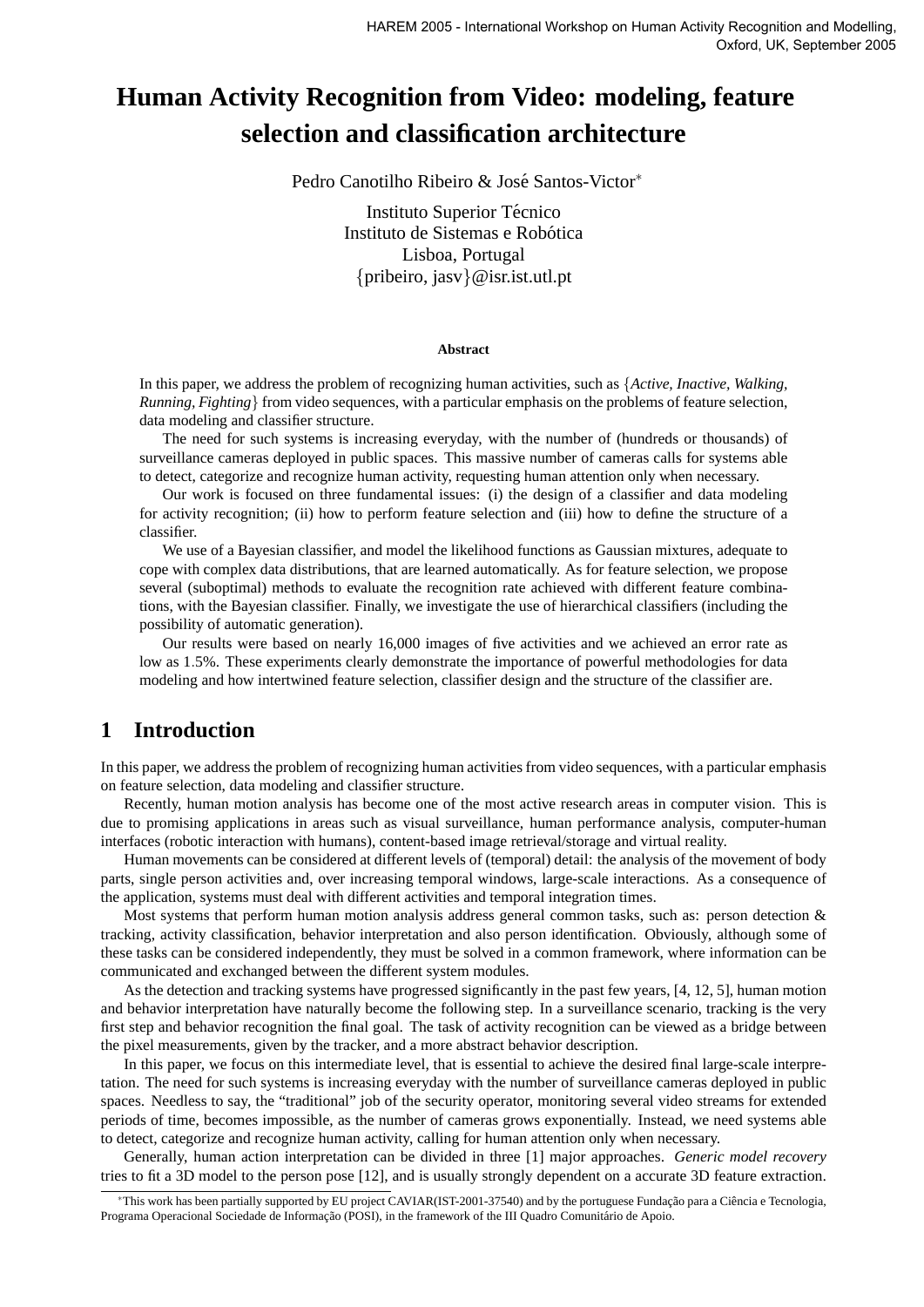*Appearance-based models*, are based on the extraction of a 2D shape model, directly from the images, to be classified (or matched) against a trained one [4, 2, 10, 1]. *Motion-based models* do not rely on static models of the person, but on people motion characteristics [3, 1, 10].

In [5] human actions are represented by stochastic finite automaton of event states, that recognize human interactions like conversing or taking objects away, from trajectory and shape characteristics. Shape analysis and tracking can also be used to construct models of people appearance, ordering the body parts on the silhouette boundary, in order to monitoring their activity [4]. In this case the work is constrained to lateral view of the people.

Bobick and davis work [1] used *Motion Energy* and *Motion History Images* (MEI and MHI) to classify "aerobic" type exercises. In [2], these same images are used determine the shortest video exposure needed for low-latency recognition, using a reliable-inference framework to differentiate between walking, running and standing activities. The work of Rosales [10] also uses the invariant 7-Hu moments of MEI and MHI to estimate Gaussian Mixtures models of Walking, Running, Roller Blading and Biking activities.

Efros et al [3] compute optical flow measurements in a spatio-temporal volume to recognize human activities in a nearest-neighbor framework. In this work, Ballet, Tennis and Football sequences are used to evaluate the proposed approach. In [8] several activities, like Walking, Running, Marching and skipping were recognized, although in a constrained scene, using motion filtered images and space reduction technicques.

The CAVIAR [13] sequences are used in [7] to recognize a the set of activities, scenarios and roles. The approach generates a list of features and automatically chooses the smallest set, that accurately identifies the desired class. However, the results reported use the same sequences (different images) for testing and training. Therefore, it is not clear how the recognition rates would generalize with different sequences.

Although there are many works that can identify interesting activities, many of the applications are scene dependent, i.e. frequently tailored to one specific training scenario. This is the case of [7], because of the use of features like the target position and orientation. Even though this process can model scene depth variations (needing a large set of training examples), it needs to be repeated for each new scenario.

In our work, we try to overcome some of the difficulties discussed before and address three fundamental issues for an activity recognition system: (i) the design of a classifier; (ii) how to perform feature selection and (iii) how to define the structure of a classifier.

We assume that a tracking system computes the subject spatial and temporal grouping (i.e. the person detected pixels over time). We further assume that the tracker measurements are corrected using the image-to-ground plane projective transformation, thus achieving scene (viewpoint) invariance [9].

As for the design of the classifier, we propose the use of a Bayesian classifier, where the likelihood functions are modeled as Gaussian mixtures, estimated from data. This modeling approach proves to be adequate for the complexity of data distribution we face in this domain.

Regarding the crucial aspect of feature selection, we start with a rich set of 29 features, that describe the subjects global motion, as well as local motion within the region of interest. We propose several (suboptimal) methods for feature selection, to evaluate the recognition rate with the Bayesian classifier. All results are obtained with real images (ground truth available), with different training and test sequences (not just different images, but sequences).

To improve the results, we investigated the use of hierarchical classifiers by grouping the activities to recognize. We show that a hierarchical classifier, with automatic feature selection, achieves an error rate as low as 1.5%. Finally, we briefly address the problem of automatically generating the structure of the hierarchical classifier.

Our experiments clearly show the importance of data modeling methodologies and how intertwined feature selection, classifier design and the structure of the classifier are. The experiments conducted and the encouraging results achieved have been obtained with nearly 16,000 images, with ground truth available.

Section 2 describes the activities to recognize within this work, as well as the large set of features we will analyze and evaluate. Section 3 is devoted to the description of the Bayesian Classifier as well as the feature selection methods. Results with a single layer classifier are presented. Section 4 addresses the problem of hierarchical classification and proposes several classifiers, with an average error rate as low as 1.5%. Finally, in Section 5 we draw some conclusions and establish future directions of work.

## **2 Low level activities and features**

We have concentrated on low-level, short term human activities, as those studied in the context of the CAVIAR project [13]. We will explore the availability of a large data set of video sequences and manually classified activities, in a total of about 16,000 images with ground truth data. The activities (classes) considered can be detected from a relatively short video sequence (a few seconds) and are described in Table 1.

From this basic set of activities, more complex activities can be formed, over larger intervals of time. In those cases, the use of contextual information can help distinguishing activities that would otherwise be ambiguous. Figure 1 shows images acquired in one test scenario corresponding to the referred activities.

We now have to define a number of low-level features, that can be extracted from short video sequences, for activity recognition. Of course, one can only assess the quality of a feature once a classifier (or a metric) is designed for a specific problem. In other words, feature definition and classification are intertwined problems.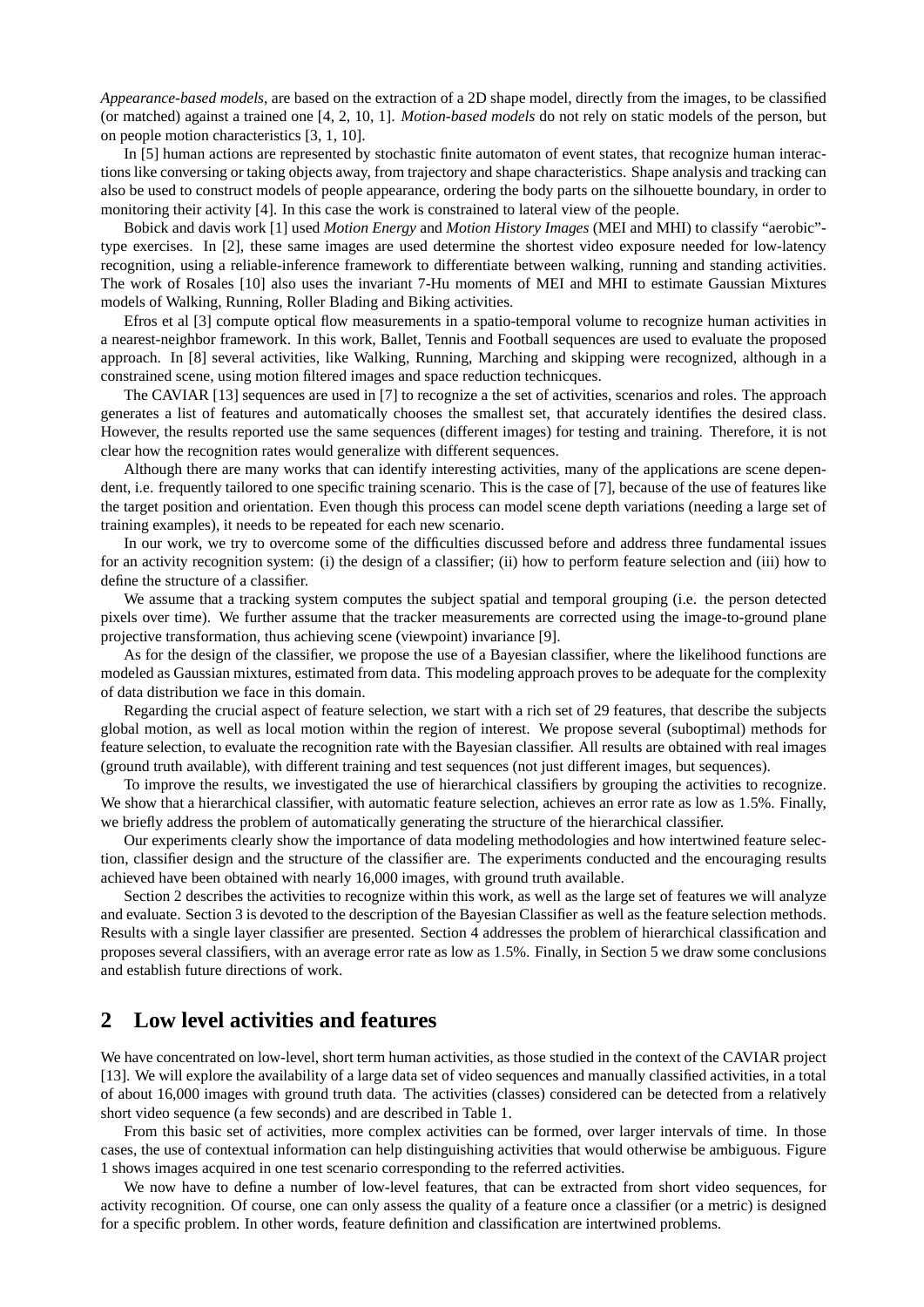| id             | # Frames | <b>Activity</b> | <b>Description</b>                                            |
|----------------|----------|-----------------|---------------------------------------------------------------|
|                | 3.211    | Inactive        | a static person/object                                        |
| $\overline{2}$ | 1.974    | Active          | person making movements but without translating in the image. |
| $\overline{3}$ | 9,831    | Walking         | there are movements and overall image translation             |
| $\overline{4}$ | 297      | Running         | as in <i>walking</i> but with larger translation.             |
| 5              | 594      | Fighting        | large quantities of movement with few translation.            |

Table 1: Low-level activities and data distribution.



Figure 1: Example images and observed activities in one of the CAVIAR test scenarios.

We start by defining a comprehensive set of features that, intuitively, may distinguish the different activities. Then, we assess the quality of those features by analyzing the error rate of our classifiers, against the CAVIAR data-sets.

We assume the existence of a tracking system, able to identify moving blobs in the scene (e.g. though background subtraction, with adaptive background models [4]) and provide information regarding the position of the target over time. When tracking a person across the camera field of view, size, appearance and speed are influenced by perspective. This makes the classification process more difficult, since the observed measurements depend both on the ongoing activity and on the viewing geometry. To achieve viewpoint invariance, all image measurements are back-projected onto the ground plane, using the projective planar transformation between the image and scene ground planes. Figure 2 illustrates the observed (perspectively distorted) image and an orthographic view of the ground plane obtained with the estimated homography.



Figure 2: Original (left) and resulting transformed (right) images of the INRIA - Caviar scenario. Perspective distortion is removed by mapping the ground plane using the estimated homography.

From this point onwards we will assume that the tracker uses the ground-image planes homography, to express the position estimates of the bounding box, directly in the ground floor coordinates. The first sub-set of features have the goal of representing the target global position over time. The second sub-set of features describes the internal motion of the blob.

### **2.1 Features**

We consider two reasonably large sets of features, each organized in several subgroups. The first subset of features code the instantaneous position and velocity of the tracked subject. The target velocity,  $\vec{v}(t)$ , and speed,  $v(t)$ , are obtained through differentiation of the instantaneous position estimate (first sub-group) . Since the target inter-frame displacements can be very small, the temporal derivative can be quite noisy. Hence, we introduce different ways of averaging the velocity and speed estimates over an interval of *T* frames (second sub-group). The average velocity can be estimated in 4 different processes: (i) simple averaging; (ii) combining velocity estimates over different time intervals; (iii) least squares fit to a constant velocity (linear) model or (iv) least squares estimate of a constant acceleration (quadratic) model.

One interesting potential feature is the ratio between the average speed and the norm of the average velocity. It describes how irregular the motion actually is, approaching 1 if the target always moves in the same direction along a straight line and tending to 0 if it moves irregularly in various directions, or returns to the initial position.

The third sub-group of features aim at coding the temporal energy or activity. It basically consists in taking second order moments of the speed or velocity, either centered or non centered. For the matrices corresponding to the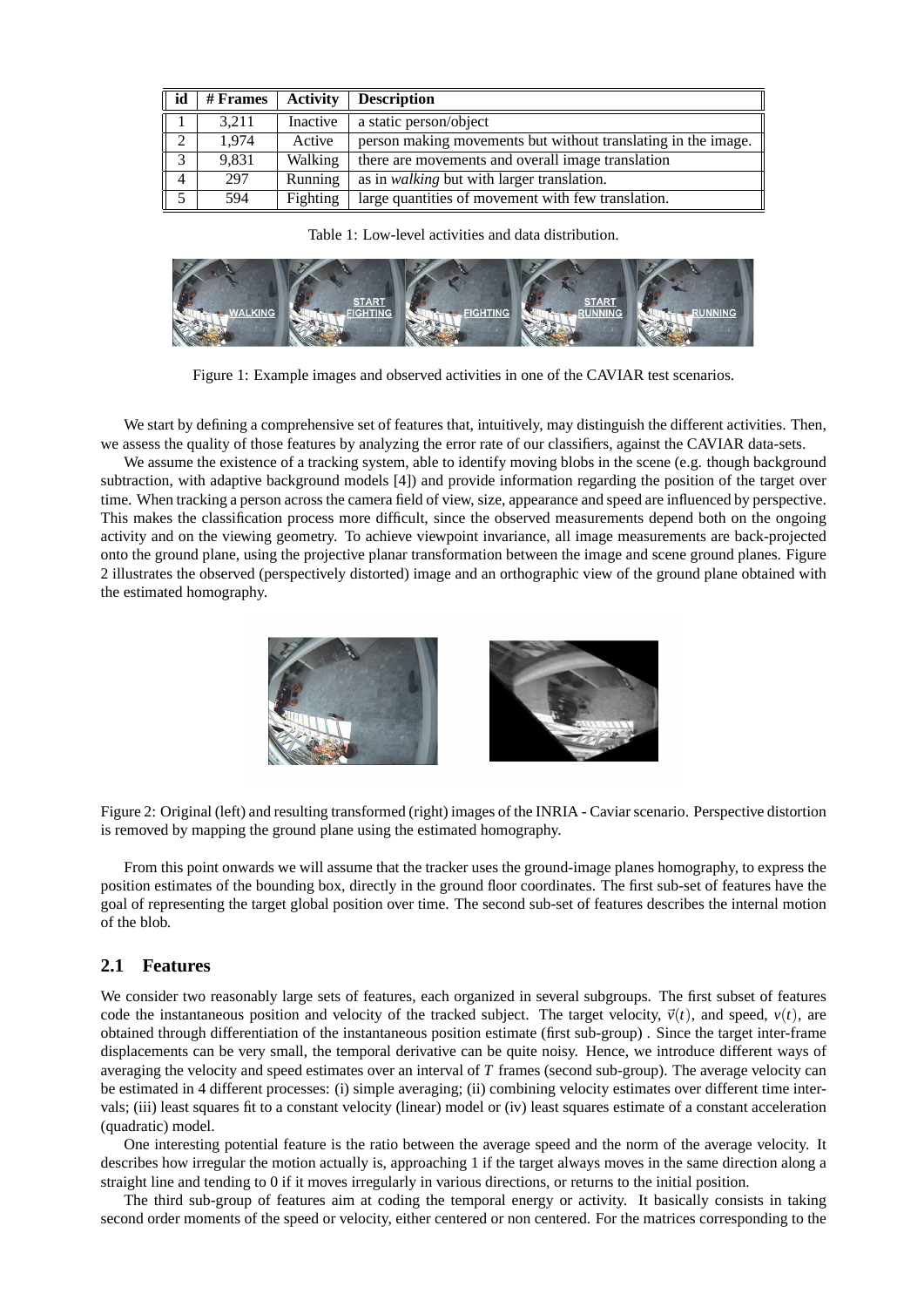second order moments of the target velocity we further compute the *trace* and the ratio of the two eigenvalues. These parameters describe the total energy and the dominant directions with respect to the velocity energy distribution.

Table 2 shows the features described. Only those features with a corresponding index in the first column of the table will be evaluated as features in the system. The others correspond to auxiliary computations.

| #                        | <b>NAME</b>          | <b>DEFINITION</b>                                                                                                                              |
|--------------------------|----------------------|------------------------------------------------------------------------------------------------------------------------------------------------|
|                          |                      |                                                                                                                                                |
|                          |                      | Instantaneous                                                                                                                                  |
| $\overline{\phantom{0}}$ | position             | $\vec{p}(t) = (X(t), Y(t))$                                                                                                                    |
|                          | velocity             | $\vec{v}(t) = \frac{d\vec{p}}{dt} = (v_x(t), v_y(t)) \simeq (X(t) - X(t-1), Y(t) - Y(t-1))$                                                    |
| 1                        | speed                | $v(t) =   \vec{v}(t)   = \sqrt{v_x^2(t) + v_y^2(t)}$                                                                                           |
|                          |                      | Time averaged over T frames                                                                                                                    |
| $\overline{2}$           | mean speed           | $\bar{v}_T(t) = \frac{1}{T} \sum_{i=t-T+1}^{t} v(i)$                                                                                           |
|                          | mean velocity norm   | $  \vec{v_T}(t)   \Rightarrow$ Use one of 4 different methods:                                                                                 |
|                          |                      |                                                                                                                                                |
| 3                        | - averaging vectors  | $  \bar{\vec{v}_T}(t)  _1 =   \frac{1}{T}\sum_{i=t-T}^{t-1} \frac{\vec{p}(t) - \vec{p}(i)}{t-i}  $                                             |
| 4                        | - mean vector        | $  \vec{v_T}(t)  _2 =   \frac{1}{T} \sum_{i=-\infty}^{t} \vec{v}(i) = \frac{\vec{p}(t) - \vec{p}(t - T + 1)}{T}  $                             |
|                          |                      |                                                                                                                                                |
| 5                        | - linear fitting     | $\ \bar{v}_T(t)\ _3 =$ Linear Least Squares Fitting                                                                                            |
| 6                        | - quadratic fitting  | $  \bar{v_T}(t)  _4 =$ Quadratic Least Squares Fitting                                                                                         |
| 7.10                     | speed/velocity ratio | $R_{\vec{v}_T}(t)_i = \frac{v_T(t)}{  \vec{v}_T(t)  }$ , $i = 1, 2, 3, 4$                                                                      |
|                          |                      |                                                                                                                                                |
|                          |                      | Temporal energy/2nd order moments                                                                                                              |
| 11                       | speed                | $\overline{\sigma_v^2(t)_1} = \frac{1}{T-1} \sum_{i=t-T+1}^t v^2(i)$                                                                           |
| 12                       | speed (centered)     | $\sigma_v^2(t)_2 = \frac{1}{T-1} \sum_{i=t-T+1}^{r} (v(i) - \bar{v_T}(t))^2$                                                                   |
|                          | velocity             | $\Sigma_{\vec{v}}(t)_1 = \frac{1}{T-1} \sum_{i=t-T+1}^t \vec{v}(i) \vec{v}(i)^T$                                                               |
|                          | velocity (centered)  | $\Sigma_{\vec{v}}(t)_2 = \frac{1}{T-1} \sum_{i=1}^{T} \left( \vec{v}(i) - \vec{v}_T^T(t) \right) \left( \vec{v}(i) - \vec{v}_T^T(t) \right)^T$ |
| 13,14                    | trace                | $tr_{\Sigma_{\vec{v}}}(t)_i = trace(\Sigma_{\vec{v}}(t)_i), i = 1, 2.$                                                                         |
| 15,16                    | eigenvalues ratio    | $R_{\Sigma_{\vec{v}}}(t)_i = \frac{\lambda_{\text{min}}}{\lambda_{\text{max}}} (\Sigma_{\vec{v}}(t)_i), i = 1, 2.$                             |

Table 2: Features derived from the target global position provided by a tracker. The features are organized in 3 groups: (i) instantaneous measurements, (ii) average speed/velocity based features and (iii) second order moments/energyrelated indicators.

The second subset of features are based on estimates of the *optic flow* or instantaneous pixel motion inside the bounding box, as described in Table 3. We consider that the motion *inside* each tracked blob can be as important for activity recognition, if not more, as the overall trajectory of the bounding box.

Again, these features are divided in different sub-groups. After computing the optic flow in the target region, we compute the mean flow. As an option, the mean flow can be centered (subtracted from) with the average blob velocity. In this way, the resulting flow corresponds to the relative motion inside the blob. We also compute the norm of the (spatially) averaged flow.

The next subgroup of features takes second order (spatial) moments of the flow or its norm (centered or noncentered). Also, the ratio of the eigenvalues of the second-order matrix is taken as indicator of the directionality of the overall energy. The following subgroup of features introduces temporal averaging over *T* frames, namely of the mean flow and the motion energy. Finally, the last subgroup consists in (temporal) second-order moments of the flow and the ratio of the eigenvalues, taken as an indicator of the directionality of the motion. Again, only those rows in the table that have an index in the first column correspond to features to be evaluated. All the others correspond to auxiliary computations.

We have seen that some of the presented feature correspond to the average of instantaneous measurements, taken over T frames. Figure 3 shows the autocorrelation of the instantaneous speed for the {*Running*} and {*Walking*} activities. It shows the "periodic" nature of the processed signal and can be used to determine a meaningful value for *T*. Based on this type of curves we have used  $T = 25$  frames in most of our experiments.

In the next section we will address the problem of finding out the most promising features - amongst the 29 features described - for the purpose of recognizing the human activities of *Active*, *Inactive*, *Walking*, *Running* or *Fighting*.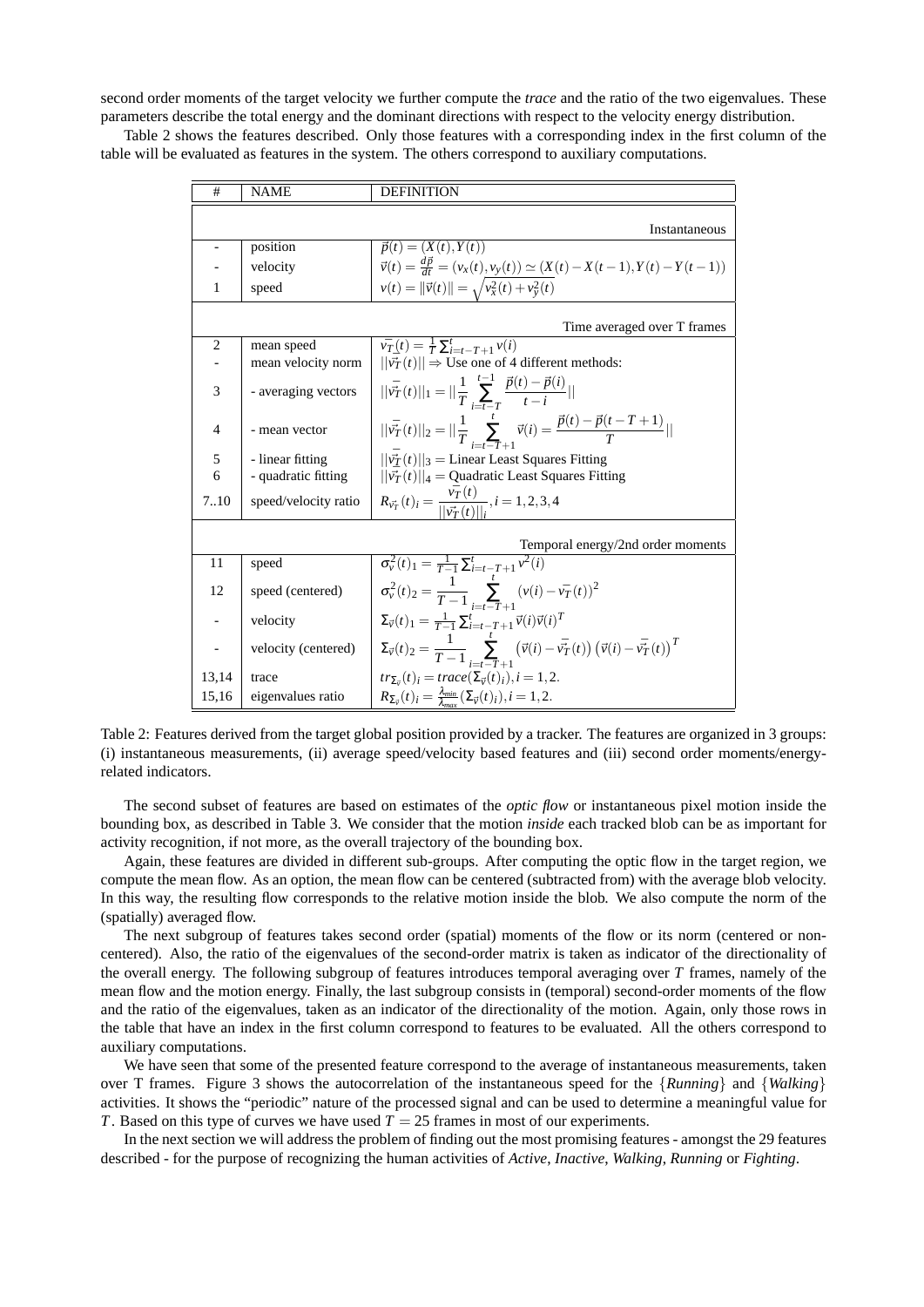| #                        | <b>NAME</b>                | <b>DEFINITION</b>                                                                                                                                    |
|--------------------------|----------------------------|------------------------------------------------------------------------------------------------------------------------------------------------------|
|                          |                            |                                                                                                                                                      |
|                          |                            | Reference set of pixels                                                                                                                              |
|                          | target pixels              | $P(t) = \{(x, y) \in \mathbb{R}^2   (x, y) \in target(t) \}$                                                                                         |
|                          |                            |                                                                                                                                                      |
|                          |                            | Instantaneous                                                                                                                                        |
|                          | optical flow               | $\vec{F}(t,x,y) = (f_x(t,x,y), f_y(t,x,y)), (x,y) \in P(t)$                                                                                          |
|                          | mean flow                  | $\vec{F}(t)_1 = \frac{1}{N} \sum_{(x,y)\in P(t)} \vec{F}(t,x,y)$                                                                                     |
|                          | mean flow (centered)       | $\vec{F}(t)_2 = \vec{F}(t)_1 - \vec{v}(t)$                                                                                                           |
|                          | flow norm                  | $f(t,x,y)_1 =   \vec{F}(t,x,y)   = \sqrt{f_x^2(t,x,y) + f_y^2(t,x,y)}, (x,y) \in P(t)$                                                               |
|                          | flow norm (centered)       | $f(t, x, y)_2 =   \vec{F}(t, x, y) - \vec{v}_T  $                                                                                                    |
|                          |                            |                                                                                                                                                      |
|                          |                            | Spatial energy/2nd order moments                                                                                                                     |
| 17,18                    | motion energy              | $\overline{f}(t)_i = \frac{1}{N(t)} \sum_{(x,y)\in P(t)} f^2(t,x,y)_i, i=1,2.$                                                                       |
|                          | flow covariance            | $\Sigma_{\vec{F}}(t)_1 = \frac{1}{N(t)} \sum_{(x,y) \in P(t)} \vec{F}(t,x,y) \vec{F}^T(t,x,y)$                                                       |
| $\overline{\phantom{a}}$ | flow covariance (centered) | $\Sigma_{\vec{F}}(t)_{2} = \frac{1}{N(t)} \sum_{(x,y) \in P(t)} (\vec{F}(t,x,y) - \vec{\bar{F}}(t)_{1}) (\vec{F}(t,x,y) - \vec{\bar{F}}(t)_{1})^{T}$ |
| 19,20                    | eigenvalues ratio          | $R_{\Sigma_{\vec{F}}}(t) = \frac{\lambda_{min}}{\lambda_{max}}(\Sigma_{\vec{F}}(t)_i), i = 1, 2.$                                                    |
|                          |                            |                                                                                                                                                      |
|                          |                            | Time averaged over T frames                                                                                                                          |
|                          | mean flow                  | $\overline{\vec{F}}(t)_{i+2} = \overline{\vec{F}}(t)_{i} - \frac{1}{T} \sum_{i=t-T+1}^{t} \overline{\vec{F}}(j)_{i}, i = 1, 2.$                      |
| 21                       | motion energy              | $\bar{f}_T(t) = \frac{1}{T} \sum_{i=t-T+1}^t \bar{f}(i)_1$                                                                                           |
|                          |                            |                                                                                                                                                      |
|                          |                            | Temporal energy/2nd order moments                                                                                                                    |
|                          | mean flow                  | $\Sigma_{\vec{r}}(t)_{i} = \frac{1}{T} \sum_{i=t-T+1}^{t} \vec{\vec{F}}(j)_{i} \vec{\vec{F}}(j)_{i}^{T}, i = 1, 2, 3, 4.$                            |
| 2225                     | trace                      | $tr_{\Sigma_{\vec{r}}}(t)_i = trace(\Sigma_{\vec{r}}(t)_i), i = 1, 2, 3, 4.$                                                                         |
| 25.29                    | eigenvalues ratio          | $R_{\Sigma_{\vec{F}}}(t)_i = \frac{\lambda_{min}}{\lambda_{max}}(\Sigma_{\vec{F}}(t)_i), i = 1, 2, 3, 4.$                                            |

Table 3: Features derived from the detected target optical flow. The features are organized in 4 sub-groups: (i) instantaneous measurements, (ii) spatial 2nd-order moments, (iii) temporal averaged quantities and (iv) temporal second order moments/energy-related indicators.



Figure 3: Speed autocorrelation over time for the walking and running activities.

## **3 Feature Selection and Recognition**

Having defined the activities to recognize and the list of potentially interesting features, we will now proceed to select which features prove most useful for activity recognition. The optimal solution to this problem calls for the exhaustive search amongst all possible feature combinations, given a classification metric. Since such approach becomes impractical, once the number of features increases, we explore suboptimal feature selection strategies for recognizing the proposed activities. In the following subsection, we present the classifier that will be used, when evaluating the discriminating power of the various feature sub-sets.

#### **3.1 The recognition strategy**

To assess the quality of the features, we have designed a Bayesian classifier that we describe hereafter. Let  $F(t)$  denote the feature vector observed at time  $t$ . The size of  $F(t)$  depends on the number of the feature components selected from the global set described in Section 2. Given a set of activities  $\mathcal{A}_j$ ,  $j = 1..n$ , the posterior probability of a certain activity taking place can be computed using Bayes rule as:

$$
P(\mathscr{A}_j|F(t)) = \frac{p(F(t)|\mathscr{A}_j)P(\mathscr{A}_j)}{p(F(t))}
$$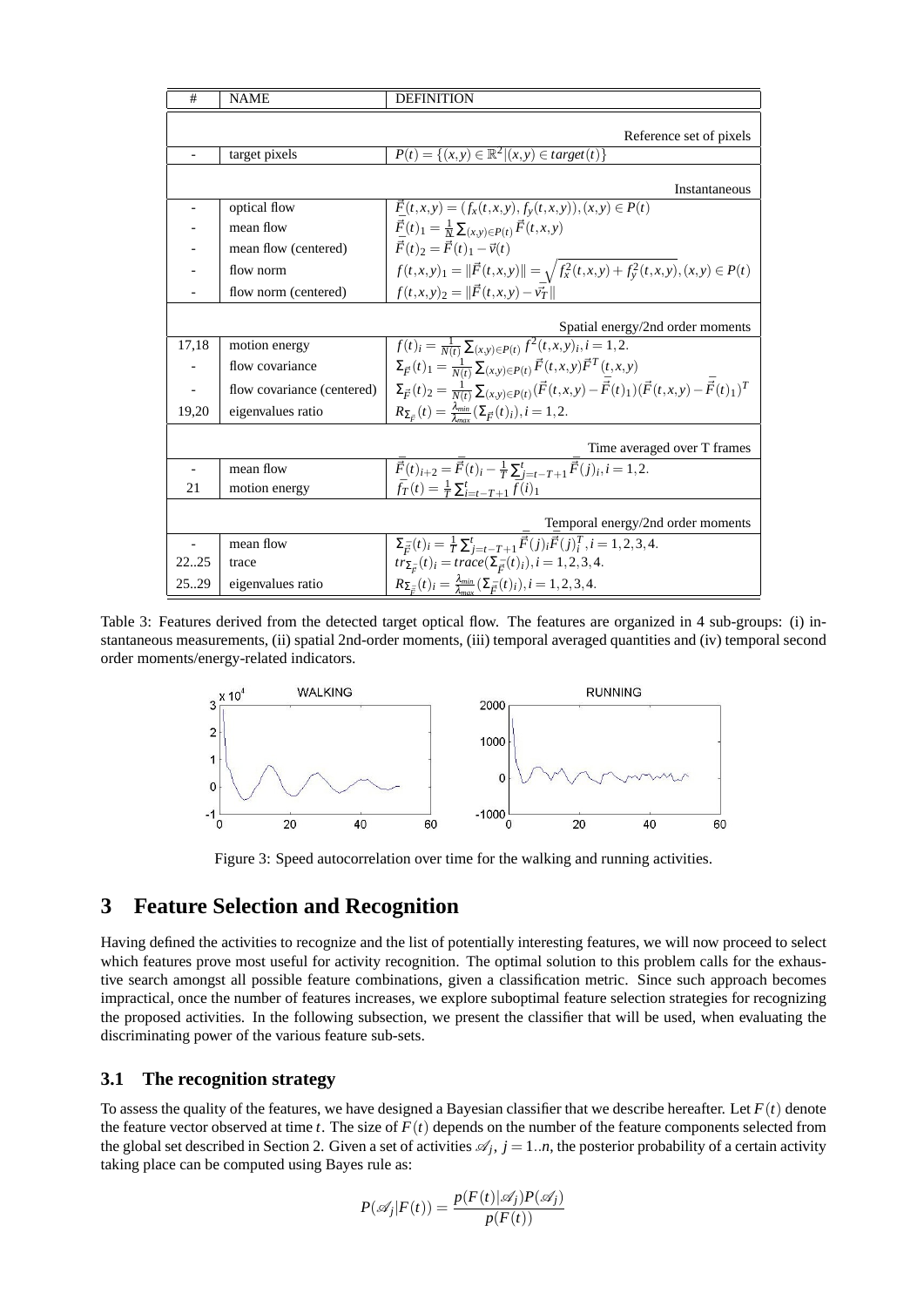where  $p(F(t)|\mathscr{A}_j)$  is the *likelihood* of activity  $\mathscr{A}_j$ ,  $P(\mathscr{A}_j)$  is the prior probability of the same activity and  $p(F(t))$  is the probability of observing  $F(t)$ , irrespective of the underlying activity.

To build the Bayesian classifer, we must estimate the likelihood function of the features, given each class. The choice of the method to adopt depends on the complexity of the data distribution and dimension of the feature space. As a consequence of the complex feature distribution, we have modeled the data as Gaussian mixtures. This model can approximate arbitrarily complex distributions, when the number of Gaussians increases. The likelihood function is thus approximated by:

$$
p(F(t)|\mathscr{A}_k) \approx \sum_{j=1}^N \pi_j \mathscr{N}(\mu_j, \sigma_j),
$$
 (1)

where  $\mathcal{N}(\mu_j, \sigma_j)$  denotes a Normal distribution and  $\pi_j$  represents the weight of that Gaussian in the mixture, for each listed activity,  $A_k$ . To guarantee that  $p(F(t)|A_k)$  is a proper probability distribution, we need to have  $\sum_{j=1}^{N} \pi_j = 1$  and all  $\pi_i \geq 0$ .

The unknown parameters of the mixture,  $(\mu_j, \sigma_j, \pi_j)$  were estimated with the Expectation-Maximization algorithm [11]. We allow the number of Gaussians to vary by eliminating terms when they are too "similar". In [11], a measure designated by *kurtosis* is used to measure how close a distribution is to a Gaussian. It is used to split the distribution if it is too different from a Gaussian. Similarly, it can be used as a closeness metric to merge distributions, if this distance becomes too small.

With this procedure, we can estimate the likelihood function without imposing any (global parametric) structure for the underlying distribution. In addition, the number of Gaussians required to model the data is an indication of how complex the data are.

For simplicity, we consider independence between the observations in different time instants. Thus, the inclusion of features extracted in a temporal window, *Tc*, is modeled by the product of the probabilities. The (naive) Bayes rule becomes:

$$
P(\mathscr{A}_j|F(t), F(t-1), ..., F(t-T_c)) = \frac{\prod_{i=0}^{T_c} p(F(t-i)|\mathscr{A}_j) P(\mathscr{A}_j)}{p(F(t))}.
$$
 (2)

Having estimated the likelihood functions, and integrated the measurements over time, the *Maximum a Posteriori* (MAP) estimate of the observed activity is given by:

$$
\mathcal{A}_{MAP}(t) = arg \max_{\mathcal{A}_j} P(\mathcal{A}_j | F(t - T_c, ..., t))
$$
\n(3)

Figure 4 shows the phase-space of two features for one given activity, illustrating the complexity of data distribution and the need for powerful modeling techniques. As desired, the mixture of Gaussians seems to be able to model the likelihood function.



Figure 4: Phase plot of features 9 and 21. The ellipses represent the Gaussian modes of the mixture, estimated using EM. Blue dots correspond to the training set and red dots to the test set.

#### **3.2 Selecting promising features**

We have proposed a Bayesian classifier that takes a feature vector as the input (actually, a collection of feature vectors over time) and generates a decision, regarding the observed activity.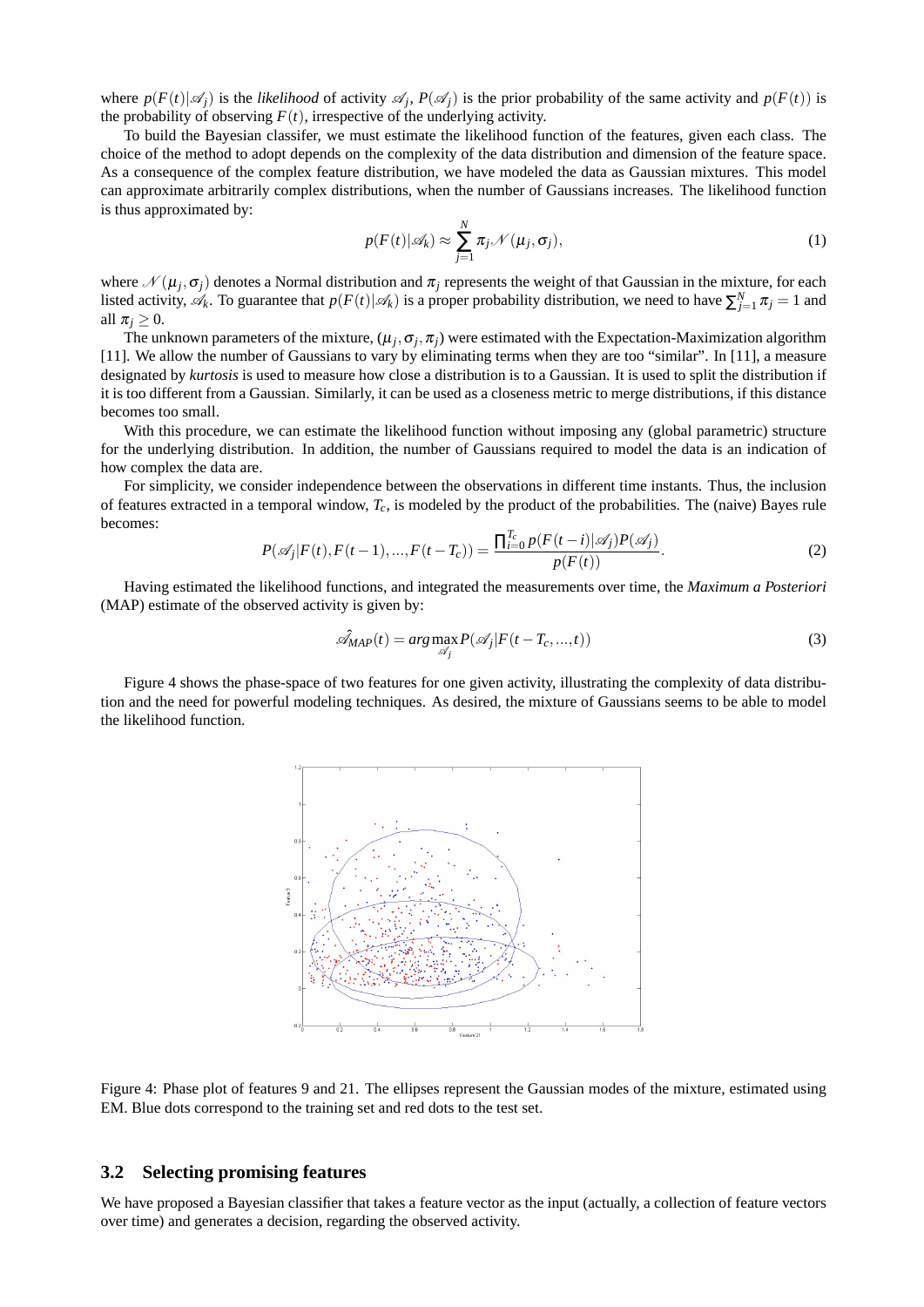We now have to decide upon which features to use, from the set described in Section 2. The reason for selecting a subset of those features, instead of using them all, has to do with the ability to model the likelihood function. The higher the dimension of the feature space, the more difficult it becomes to model the data distribution. In addition, learning feature distribution in a high dimensional space requires large amounts of data, which are not always available.

We evaluate the performance of the feature set using the proposed classifier. To be exhaustive, we would need to consider all possible combinations of 1 feature, 2-features, 3-features, etc. For M features (29, in our case), this would require running the classifer (and learning the likelihood functions) a large number of times:

#trials = 
$$
C_1^M + C_2^M + C_3^M + \dots + C_M^M
$$

where  $C_i^M$  denotes the number of combinations of *i* features chosen amongst the possible total number of *M* features. Needless to say, this number becomes extremely large, even for a few tens of features. Here, we follow several suboptimal strategies, to select a *given* number of features from the original set.

The first *Brute-Search* approach is the most straightforward and computationally expensive. The best *N<sup>f</sup>* features are obtained by trying all possible combinations of  $N_f$  features, requiring the evaluation of  $C_{N_f}^M$  feature-tuples.

The second method, that we call *Lite-Search*, coincides with the previous method, if we just look for the best feature. If two features are needed, we then use the best individual feature and search for the feature, amongst all others, to form the best possible pair with the first one. It would then require evaluating *M* features individually, plus *M* − 1 additional runs to find the "best" pair. For three features, we use the best pair and search amongst the remaining *M* − 2 features for the best triplet, with a cost of  $M + (M-1) + (M-2)$  runs.

The third method, called the *Lite-lite Search*, aims to reduce the computational cost even further. We first rank the features individually. If we want to use two features, we rely on the best two (isolated) features and run the modeling step once more to learn the likelihood functions. Table 4 summarizes the cost of these different methods, providing numeric examples for our case of  $M = 29$ .

| <b>Brute Search</b> | Lite Search                   | Lite-lite Search |  |  |
|---------------------|-------------------------------|------------------|--|--|
| $N_f!(M-N_f)!$      | $M + (M - 1) + , (N_f$ terms) | $M+1$            |  |  |
|                     |                               |                  |  |  |
| 406                 |                               |                  |  |  |
| 3,654               |                               |                  |  |  |

Table 4: Comparison of the search complexity, in terms of the number of runs of the classifier and modeling the likelihood function, of the used feature search methods, for our case with  $M = 29$  features.

The final method the well know Relief algorithm [6] that creates a weight vector over all features to quantify their "quality". This vector is updated for each of the data points presented, according to:

$$
w_i = w_i + (x_i - \text{nearmiss}(x)_i)^2 - (x_i - \text{nearhit}(x)_i)^2,
$$

where  $w_i$  represents the weight vector,  $x_i$  the  $i^{th}$  feature for data point *x*, *nearmiss*(*x*) and *nearhit*(*x*) denote the nearest point to *x* from the same and different class, respectively. The Relief algorithm gives larger weights to features that result in compact class clusters, while keeping the largest possible distance to the nearest class. Possible problems may arise when the data distribution does not lead to the formation of compact clusters. When all classes are "close" to each other, evaluating only the distance to the nearest one does not necessarily guarantee quality of the feature.

In spite of this limitation, the Relief algorithm is very efficient. On a Pentium IV machine, 2.8MHz, 512Mb Ram, Relief takes about one minute of computation time, in a non-optimized MatLab implementation. Instead, the *Brute-Search* method takes about 24 hours to find the best triplet of features. Table 5 show the results obtained using these different feature search criteria and for 1, 2 or 3 features.

|            | <b>Brute Search</b> |       | Lite Search |         | Lite-lite Search |         | <b>RELIEF</b> |         |
|------------|---------------------|-------|-------------|---------|------------------|---------|---------------|---------|
| # Features | Feat.<br>R. rate    |       | Feat.       | R. rate | Feat.            | R. rate | Feat.         | R. rate |
|            |                     | 83.9% |             | 83.9%   |                  | 83.9%   | 14            | 46.8%   |
|            | 918                 | 93.5% | 7 25        | 89.8%   | 718              | 89.6%   | 14 18         | 59.2%   |
| 3920       |                     | 94%   | 7 19 25     | 92.1%   | 7 18 23          | 86.7%   | 14 18 23      | 57.1%   |

Table 5: Comparison of the recognition rate with different methods for feature selection.

From this table, we can see that the best results are obtained with the "Brute-Search" approach, as expected. With one feature only, we achieve a classification error of 16.1%, while using three features causes the error to drop down to 6%. The performance of the "Lite-Search" method is slightly inferior at a much lower search cost. Finally, the "Lite-lite-Search" does not lead to competitive results. Similarly, the performance of the RELIEF algorithm is clearly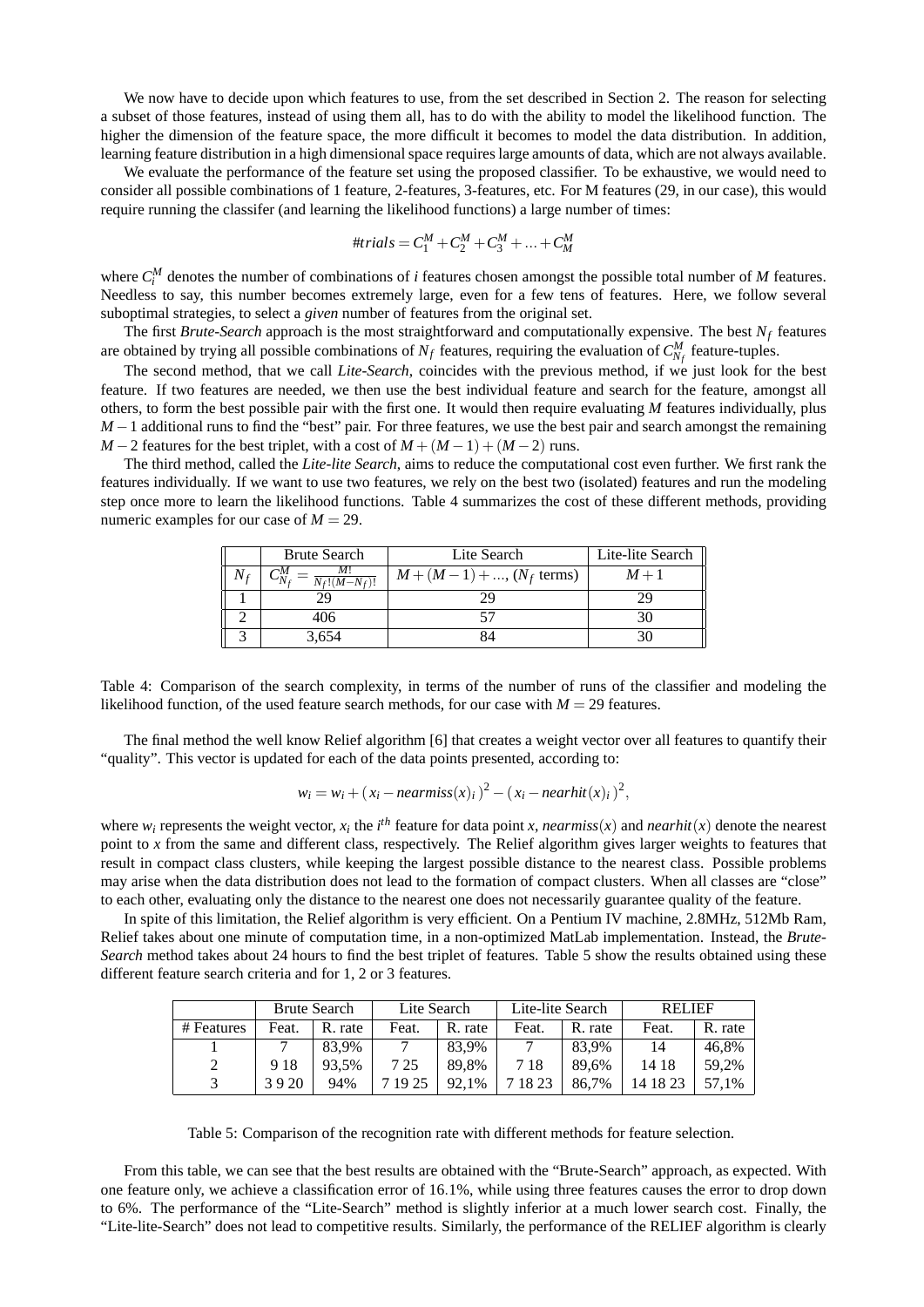| Class    | Inactive | Active | Walking | Running | Fighting | Total BB |
|----------|----------|--------|---------|---------|----------|----------|
| Inactive | 95,2     | 4,8    |         |         |          | 1525     |
| Active   | 5,8      | 84.7   |         |         | 9,5      | 877      |
| Walking  |          | 0.2    | 98,1    | 0.8     | 0,9      | 4830     |
| Running  |          |        |         | 100     |          | 111      |
| Fighting |          | 2.7    | 5.3     |         | 92,0     | 263      |

Table 6: Confusion matrix for the five activities and using the "best" feature triplet:  $F_1 = 9$ ,  $F_2 = 15$ ,  $F_3 = 22$ . The rightmost column indicates the total number of processed bounding boxes (targets).

behind some of other methods, probably due to the poor modeling of complex data distributions. Finally, Table 6 shows the confusion matrix corresponding to the best classifier using the best triplet of features.

We have proposed a Bayesian classifier for human activity recognition where the likelihood function was modeled as a mixture of Gaussians and estimated using the EM algorithm. Then, we have used this classifier to evaluate different feature sub-sets, using four distinct methods with different computational cost. The use of three features allowed us to recognize the observed activities with an error as low as 6%. In the following section we will see how to further reduce the error rate by using alternative architectures for the classifier.

## **4 Classifier Structure**

We have seen the impact of feature selection on the recognition rates and on the complexity of data modeling. To improve the classification rate even further, we will change the structure of the classifier. One of the limitations of the previous classifier was that all classes had to be considered simultaneously. If a certain feature is good for two classes and another feature proves successful for two other classes, both of them will be included in the selection set. As a consequence, we will have to model the joint likelihood of those features, as opposed to modeling them separately.

Here, we will follow a different approach. We will group activities in subsets and perform classification in a hierarchical manner. Each classifier will have to deal with a smaller number of classes. In addition, we can use different features for different classifiers/classes, instead of having the same feature set for all classes.

Figure 5 shows one binary hierarchical classifier. The problem of recognizing the 5 different human activities is broken down into 4 distinct classification problems, each producing a binary decision.



Figure 5: Binary tree classification with error percentage and best features selected for each classifier. The classification error is as low as 1.5%!

The first classifier distinguishes between two meta-classes: {*Active, Inactive*} versus {Walking, Running, Fighting}, using a set of features selected with the procedures described in the previous section. Then, other classifiers will try to distinguish {*Active*} versus {Inactive}, and so forth. We now have the flexibility to specialize the features for each subset of classes and to use different number of features for different layers of the hierarchical classifier.

Table 7 shows the recognition rate obtained with this hierarchical classifier using one, two or three features selected as described previously. The 6% error rate of the single layer classifier was reduced to 1.5%, using three features in all classifiers except for classifier 2 (see Figure 5).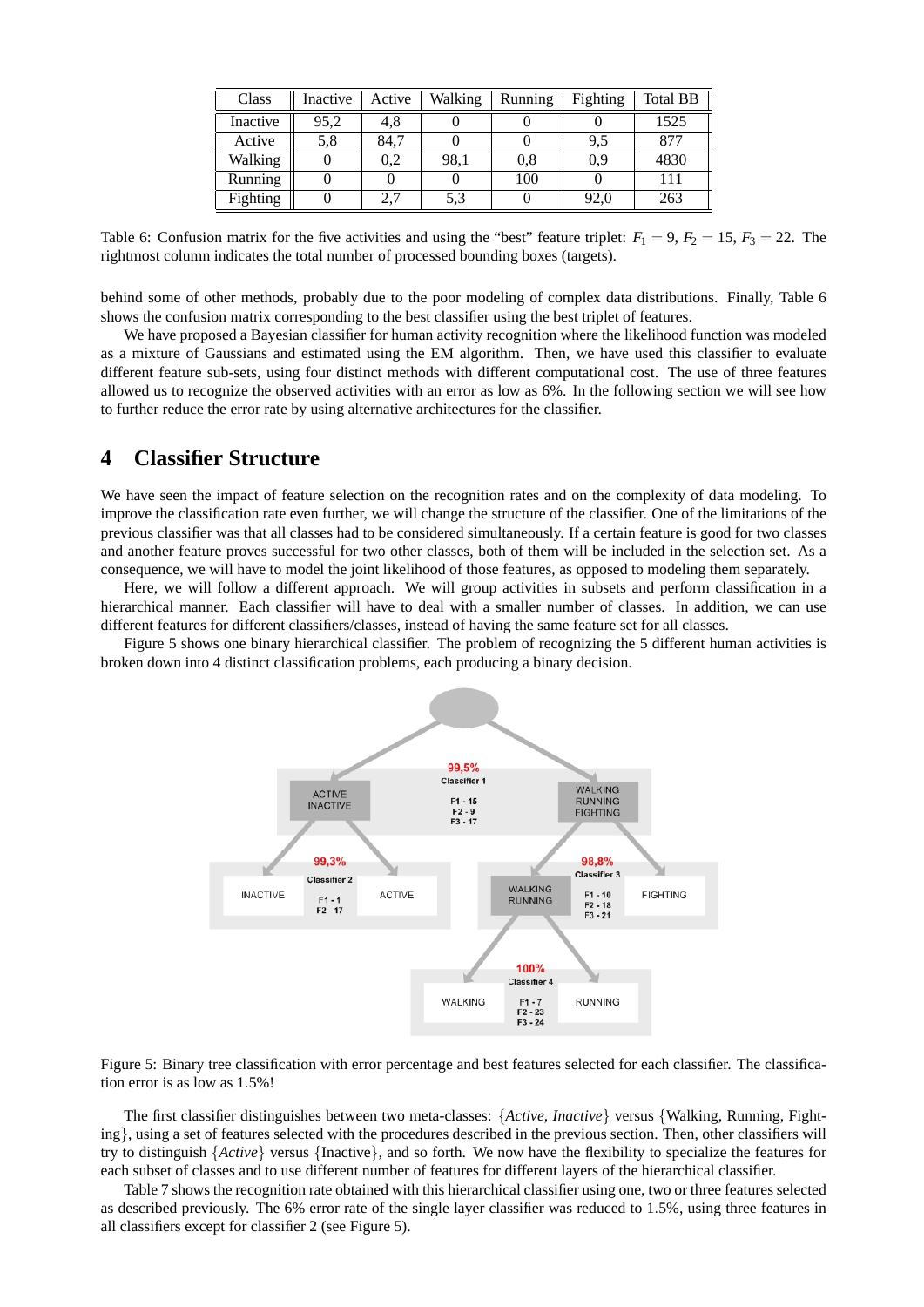|         |        |          | <b>Brute Search</b> |       | Lite Search |            |       | Lite-lite Search |            |       | <b>RELIEF</b> |            |       |
|---------|--------|----------|---------------------|-------|-------------|------------|-------|------------------|------------|-------|---------------|------------|-------|
| # Feat. | Class. | Feat.    | Reco. rate          |       | Feat.       | Reco. rate |       | Feat.            | Reco. rate |       | Feat.         | Reco. rate |       |
|         |        | 18       | 97.6%               |       | 18          | 97.6%      |       | 18               | 97.6%      |       | 14            | 89,2%      |       |
|         |        | 17       | 95.5%               | 91.4% | 17          | 95.5%      | 91.4% | 17               | 95.5%      | 91.4% | 18            | 92.1%      | 72.3% |
|         |        |          | 94%                 |       |             | 94%        |       |                  | 94%        |       | 23            | 86.7%      |       |
|         | 4      |          | 98.1%               |       |             | 98.1%      |       |                  | 98.1%      |       | 11            | 85.5%      |       |
|         |        | 718      | 97.3%               |       | 187         | 97.3%      |       | 187              | 97,3%      |       | 1423          | 89,8%      |       |
|         |        | 1 17     | 99.3%               | 95%   | 171         | 99.3%      | 94.2% | 17 1             | 99.3%      | 90.3% | 18 17         | 91.2%      | 69.7% |
|         |        | 319      | 96.9%               |       | 5 1 9       | 95,5%      |       | 5 2 6            | 90,7%      |       | 23 18         | 92,8%      |       |
|         | 4      | 67       | 99.6%               |       | 76          | 99.6%      |       | 72               | 97.1%      |       | 11 18         | 69,3%      |       |
|         |        | 15917    | 99,5%               |       | 18716       | 98,9%      |       | 18723            | 97,5%      |       | 14 23 25      | 89,8%      |       |
|         |        | 1136     | 89%                 | 94.4% | 17 1 11     | 64.7%      | 73%   | 17 1 18          | 56.7%      | 71.8% | 18 17 14      | 67,6%      | 46,3% |
|         |        | 10 18 21 | 98.8%               |       | 5 19 18     | 80,9%      |       | 5 26 23          | 87.1%      |       | 23 18 14      | 61,2%      |       |
|         | 4      | 7 23 24  | 100%                |       | 762         | 99,3%      |       | 7225             | 98.5%      |       | 11 18 23      | 86,9%      |       |

Table 7: Comparison of recognition rates obtained for the hierarchical classifier using different methods for feature selection. Error rates are presented for each individual classifier and the overall score for the hierarchical classifier.

#### **4.1 Discussion**

The hierarchical classification strategy led to significant improvements over our previous results. However, the structure of the classifier, i.e. how the different classes were arranged in *meta-classes*, was done manually, based on our intuition as to how they should be combined together. Even if this type of domain knowledge may always prove useful when designing classification systems, it would be interesting to learn the structure of the classifier automatically, similarly to what we have done with the feature selection.

The straight forward solution would be considering all possible arrangements of classes and running the feature selection process, for each instance, but the computational cost would be prohibitive. Let use assume that we have 5 classes and consider all possible graphs similar to that in Figure 5. For the top level, we can arrange the activities in  $1 + 4$  or  $2 + 3$  subsets. This corresponds to  $C_1^5 + C_2^5$  solutions. For the first case, the subgroup of 4 activities would need to further re-grouped in  $1+3$  or  $2+2$  subsets. In the  $1+3$  case, we would still need to consider all possible combinations of  $C_1^3$ , and so on. In all, the number of possible combinations can be shown to be:

$$
total = C_1^5 \times (C_1^4 \times C_1^3 + C_2^4) + C_2^5 \times C_1^3 = 120
$$

For each of these 120 possible hierarchical classifiers we would need to run the feature selection process. For 3 features and using the most performing (*Brute-Search*) method, this would imply  $120 \times 3,654 = 438,480$  runs.

Figure 6 shows an automatically generated binary tree, using a sub-optimal search method. The first level contains the class that is best separable from all others activities, yielding the lowest recognition error with the two best features. After selecting the "first" class, we continue the process to find which activity is now easier to separate and so forth. The process is repeated until the lower level (no more classes to un-group) is reached.



Figure 6: Automatically generated hierarchical classification tree and features, with 2.6% of average recognition error.

The results obtained with automatic generation of the classification tree and feature selection are quite encouraging. In particular, the recognition rate is better than the one obtained with the single-level classifier.